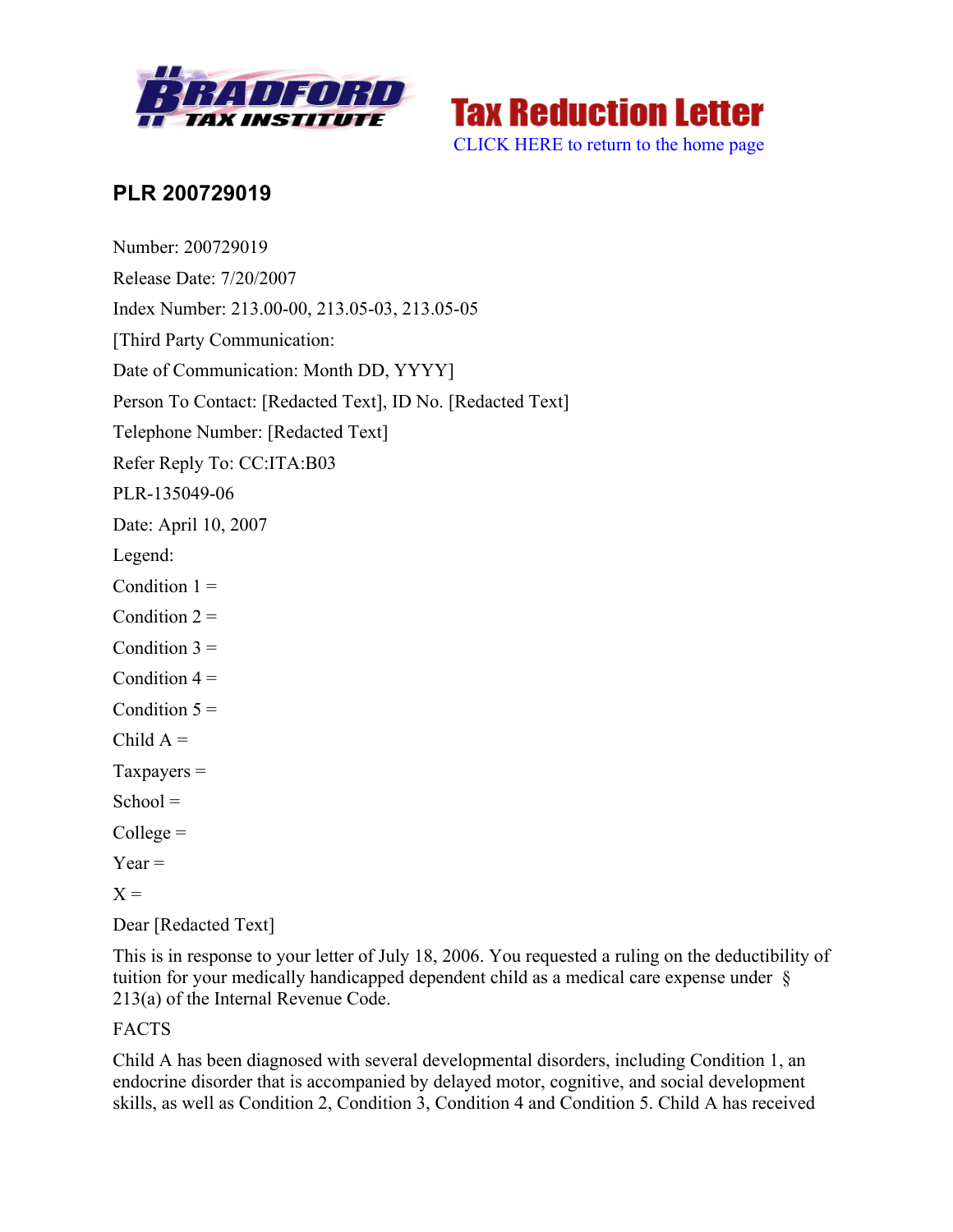numerous comprehensive developmental, speech and language, educational, and neuropsychological evaluations from early childhood through age 17 years, 8 months. Her most recent neuropsychological report stated in part that she will need to have a support program for Condition 2 and counseling for Condition 5 if she is to attend college. As a result of this diagnosis, Child A was referred to School. School provides a comprehensive program that is designed to provide students who have learning disabilities of a medical nature such as Condition 2 and Condition 3 with the help and support they need to complete a college or vocational program and to become competent and responsible adults. School's current population includes students with low average to gifted IQ's with various diagnoses of learning disorders and autistic spectrum disorders. School's faculty is a diverse group of over forty professionals, many of whom hold masters or doctoral level degrees.

School does not provide actual college courses or living facilities. School provides assistance to students who are independently enrolled in neighboring colleges and technical schools. Student's academic tuition at the neighboring colleges and technical schools is paid directly to such neighboring schools. School provides tutoring and specialized social, academic and independent living skill development to enable the students to succeed in the college environment. School provides a 12 month program for which the annual tuition is \$X. School has determined that Child A will require significant remedial training prior to and while she is attending classes at College because of the severity of Condition 3.

## LAW AND ANALYSIS

 Section 213(a) provides that expenses paid during the taxable year, not compensated for by insurance or otherwise, for medical care of the taxpayer, the taxpayer's spouse, and dependents (as defined in §152) are deductible to the extent such expenses exceed 7.5 percent of adjusted gross income.

Section 213(d)(1)(A) defines "medical care" to include amounts paid for the diagnosis, cure, mitigation, treatment, or prevention of di sease, or for the purpose of affecting any structure or function of the body.

Section 1.213-1(e)(1)(y)(a) of the Income Tax Regulations provides that ordinary education is not medical care. However, the cost of medical care includes the cost of attending a special school for a mentally or physically handicapped individual, if his condition is such that the resources of the institution for alleviating such mental or physical handicap are a principal reason for his presence there. The regulation further states that the cost of care and supervision, or of treatment and training, of a mentally retarded or physically handicapped individual at an institution is within the meaning of the term "medical care."

 Rev. Rul. 70-285, 1970-1 C.B. 52, interprets the term "special school" in the regulations as a limited category of the term "institution." It concludes that the distinguishing characteristic of a special school is the substantive content of its curriculum, which may include some ordinary education, but only if the ordinary education is incidental to the primary purpose of the school of enabling the student to compensate for or overcome a handicap. Accordingly, the ruling concludes that the taxpayer may deduct as a medical expense the cost of his mentally handicapped child's participation in a specially designed, self-contained course designed to meet the child's needs.

 Rev. Rul. 78-340, 1978-2 C.B. 124, involves amounts paid by a taxpayer for the education of a child with severe learning disabilities that resulted in reading difficulties. The child's doctor recommended that the child attend a special school that offered a program to educate children